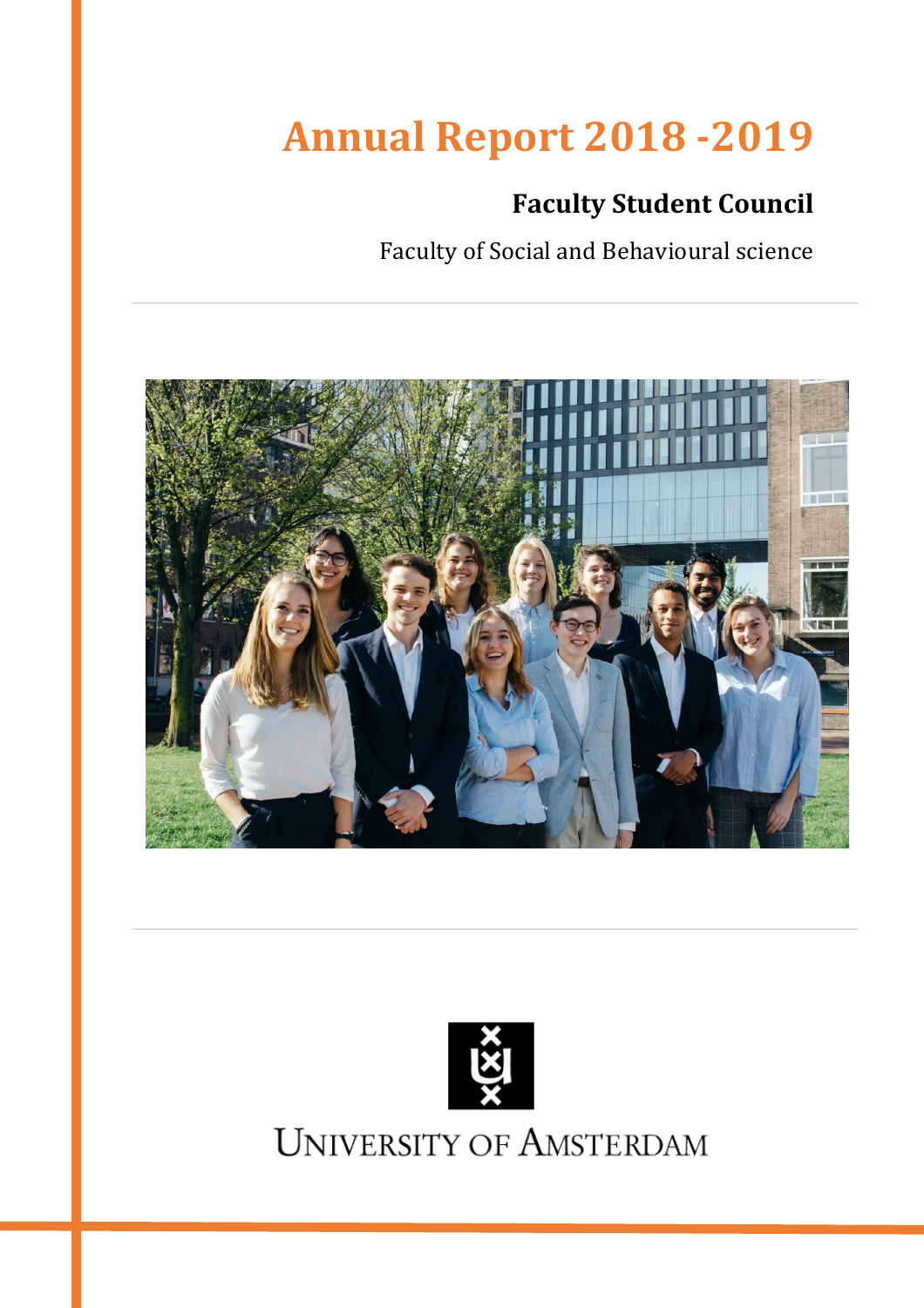

## Foreword

Dear student, collaborator, director or other person involved with the University of Amsterdam (UvA),

The document that's in front of you is the annual report of the Faculty Student Council of the Faculty of Social and Behavioural Sciences (FSR FMG) of the academic year 2018-2019. This document will give a brief overview of what the FSR FMG 2018-2019 has been doing this previous academic year.

The previous year, the FSR FMG has been enthusiastically working on several files. In the beginning, everybody had to find their way in the domain of 'medezeggenschap'. Eventually the FSR FMG 2018/2019 turned out a qualified and well-organized group of students striving for the best for our faculty. We have learned a lot about the workings of the UvA and the FMG and by working together in a team of 12 students, we have also learned a lot about ourselves. In this document, we will show how we have worked on the six central themes as stated in our policy plan. Besides that, an overview of the unsolicited advices will be given.

New this year was the district voting system and the subcommittees (ODC's). The idea behind the district system did not reflect in the voting procedure: the child development domain did not send candidates and therefore students from the child development domain were unable to vote for the faculty student council elections. Next years it should be investigated if the district system would work in the future.

A topic that also received a lot of attention this year was internationalization. The FMG has become a real international faculty, which has both its burdens and its benefits. We wrote an advice wherein we amongst other things asked the dean to improve the international classroom and to include a better monitoring procedure of internationalization processes. Besides that, we have had many discussions with the dean and other faculty staff members on the continuing internationalization of our faculty. This was for example reflected in the request of consent for a dual language bachelor at Anthropology. We have also talked about internationalization within the FSR itself. The FSR FMG has asked the faculty to involve the international students as much as possible and to minimalize language barriers, since the FSR FMG 2019/2020 will have international students for the first time.

Another major and recurring topic was student involvement. Almost every student council faces difficulties reaching students. This year the FSR was located in a new office, next to the offices of the study associations and the common room of the FMG. The collaboration between study associations and the FSR has improved by this. It was also benefitable for our visibility. But it appeared that student involvement remains a difficult problem to tackle. We tried to include students and gain visibility by organizing social and informational events and by being more active on social media. But it appeared that it was hard to include students from 'outside the bubble'. However, we still regard increasing student involvement as important and necessary and we have confidence in the next council continuing this mission.

It has been an inspiring, interesting and very 'gezellig' year. Good luck to the FSR FMG 2019-2020!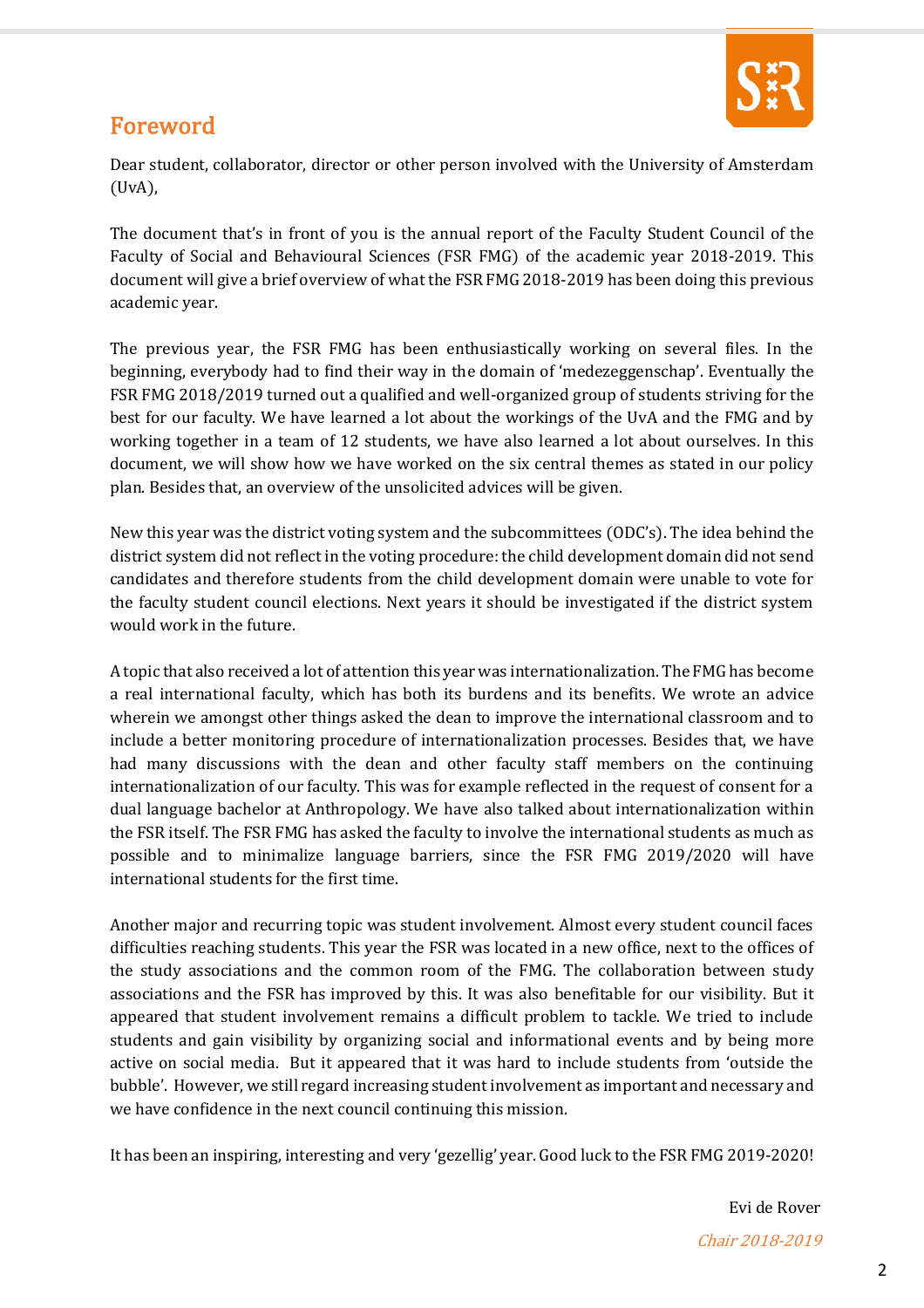

## 1. Table of contents

| Personalia                 |    |
|----------------------------|----|
| <b>Central Themes</b>      | 5  |
| <b>Unsolicited Advices</b> |    |
| List of Correspondence     | 10 |
| Possible abbreviations     | 13 |

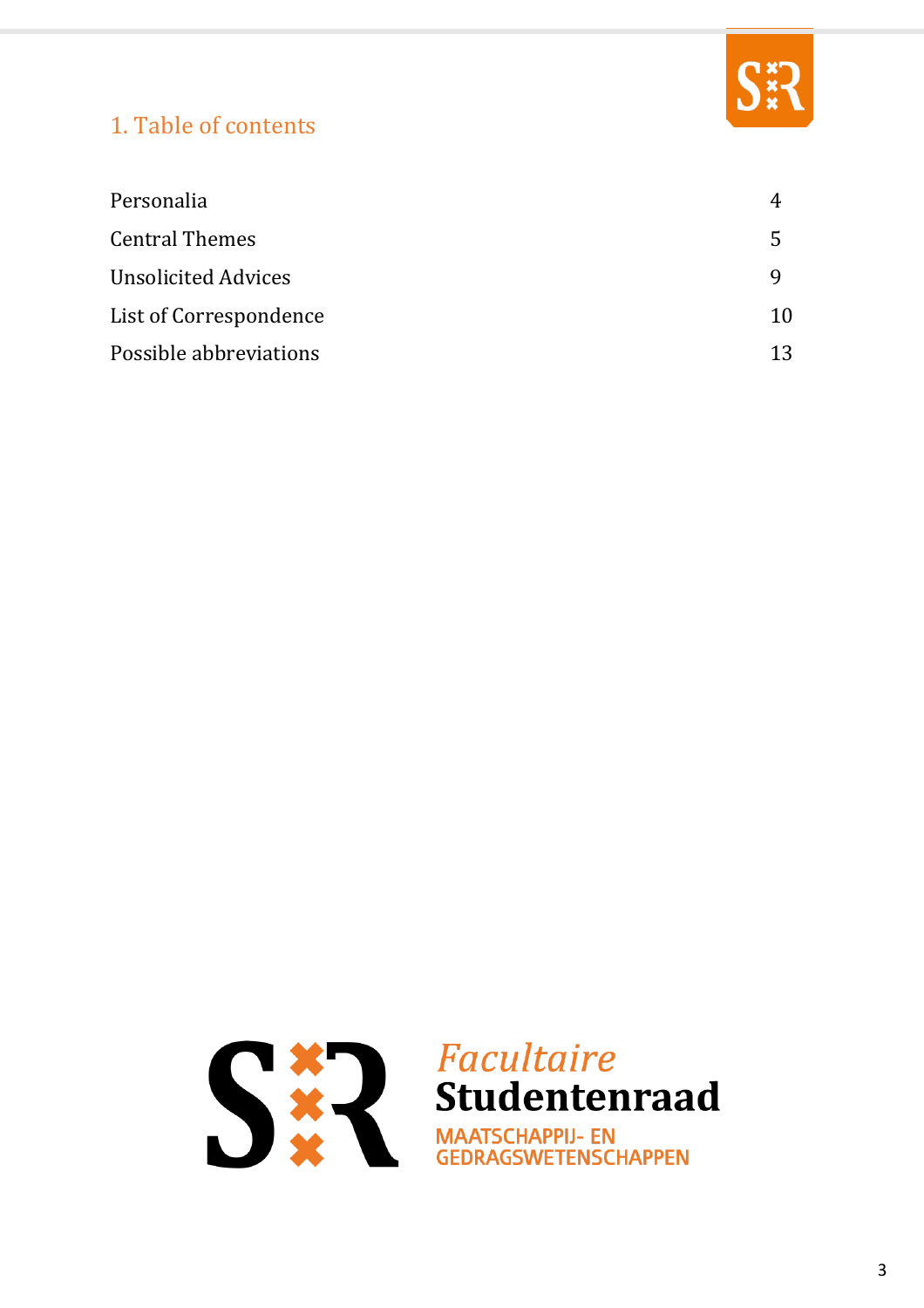

## 2. Personalia



Evi de Rover Chair evi.fsr.fmg@gmail.com



Casper Colenbrander Vice chair & deputy CSR casper.fsr.fmg@gmail.com



Lise Lathouwers Committee chair Education and Finance lise.fsr.fmg@gmail.com



Daniël Ellis General council member daniel.fsr.fmg@gmail.com



Antonie van Hulst Committee chair Organisation and Communication antonie.fsr.fmg@gmail.com



Freek Wallagh General council member freek.fsr.fmg@gmail.com



Bibi van de Laar General council member bibi.fsr.fmg@gmail.com



Christian Manuputty General council member christian.fsr.fmg@gmail.com



Marie de Vries Council assistant marie.fsr.fmg@gmail.com



Nina Salomons Council assistant nina.fsr.fmg@gmail.com



Rinke Ploeger Council assistant rinke.fsr.fmg@gmail.com



Rosanne Beentjes General council member rosanne.fsr.fmg@gmail.com



Robin van den Hoek Secretary fmg@studentenraad.nl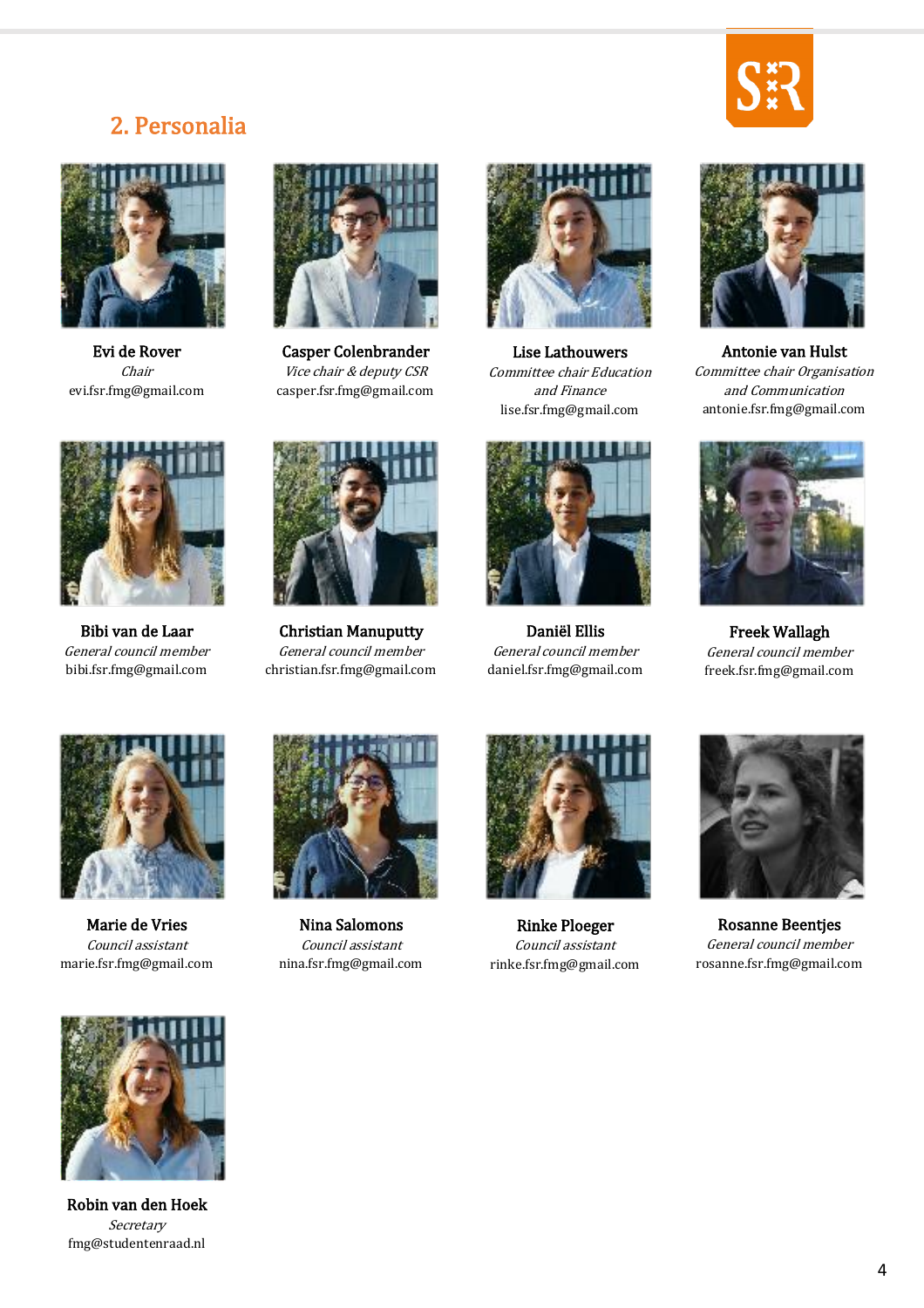

## 3. Themes

#### 3.1 Healthy faculty

The FSR FMG sees a healthy faculty as a place where students are offered the opportunity to speak about their possible problems, if they want to do so. The FSR FMG strived for an environment where students are ambitious and motivated, but without extreme performance pressure. Throughout the year, we stayed in close contact with the board of the faculty on how to improve this at our faculty. In the upcoming years, the faculty will explore the option to create a 'health court on our campus. In this court, you will find a student dentist, psychologist and doctor. We are looking forward to the implementation of this policy. In addition, we also include sustainability as part of the healthy faculty. Together with the Central Student Council and other FSR's, we wrote a letter to the executive board of the UvA. In this letter, we advised for a more sustainable travel policy. The UvA should think more about how staff members travel to other cities for academic purposes. For example, in some cases it is better to take the train instead of travelling by plane.

#### 3.2 Open faculty

The FSR FMG strives for an open faculty. This is a faculty where there is room for every student and where every student feels welcome on our campus. A faculty where there are enough facilities, ranging from sufficient study places to less heavy doors. In addition, the FSR FMG also thinks that the faculty should be open in the sense of having transparent processes and clear information provided to students. Students must be able to know where and when they can go somewhere and how associated procedures work. Furthermore, the FSR FMG also finds it important that it is clear to students what changes in education have taken place, so that it is clear to them that efforts are being made to improve education. Students should be able to express their opinion about education and it is important that these opinions are heard and taken into consideration. This year, we wrote an advice on creating more study places during examination periods. You can read the details of this advice later in this report.

#### 3.3 Close faculty

The academic community is central in a close-knit faculty. The FSR FMG sees the inclusive faculty as a place where students, teachers, and all other employees of the UvA are one community. It does not have to be 'unprofessional', but the students should know that they can always ask questions to teachers and staff and that they will be treated with respect and equality. The same applies to the cleaners, employees of Cormet and the bike coaches, whom are treated with respect and also feel at home within this community. The FSR FMG finds it important that students are involved in education and know that they can share their opinions on education. We wrote an advise for the dean about a big survey to see how we can improve student involvement and to improve the academic community. This survey will probably be spread during the beginning of next year.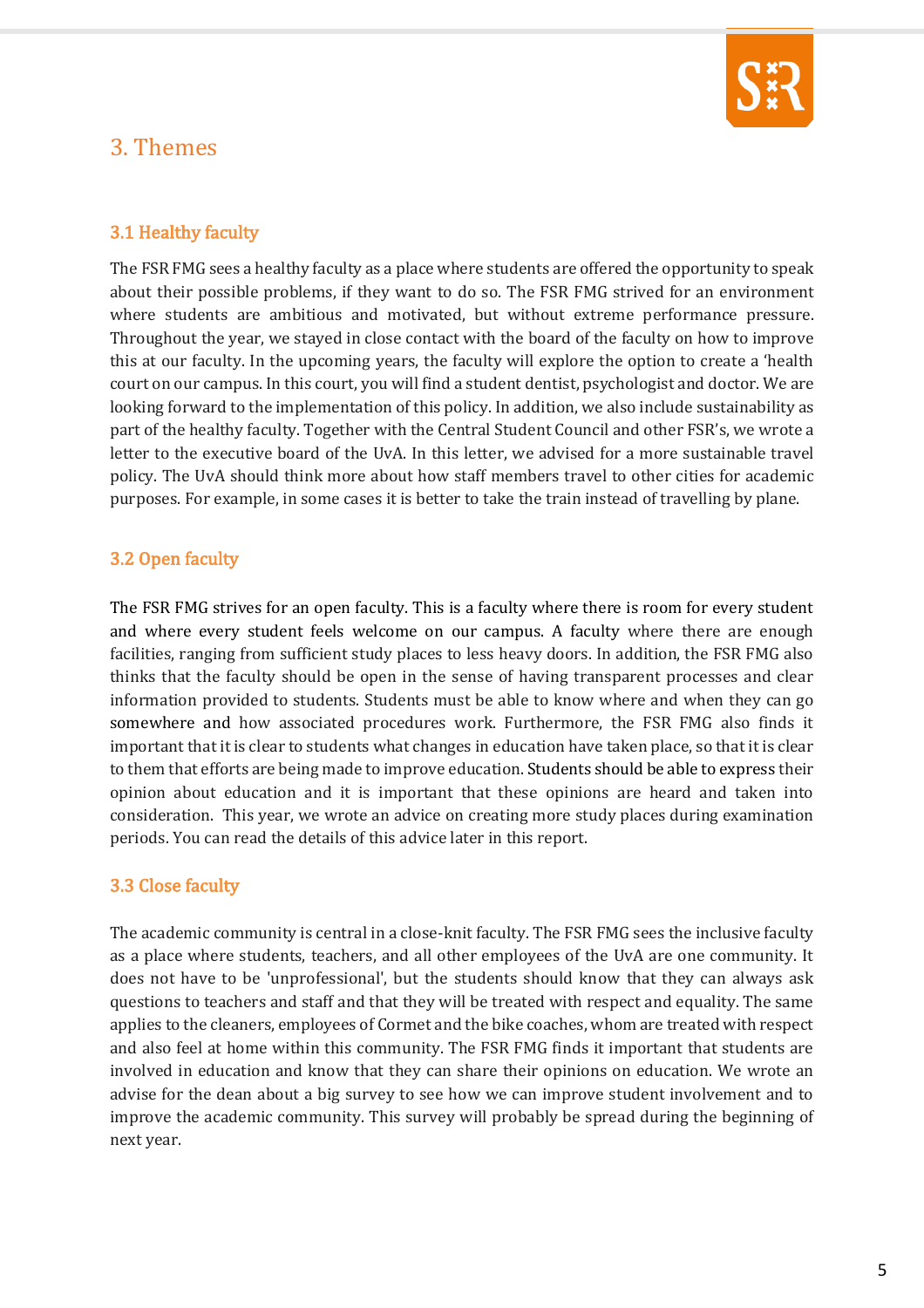

#### 3. 4 Quality-oriented faculty

In the past year, the FSR FMG has also strived for good quality of education. One of our main goals was to be aware of the events surrounding internationalization and to steer this in the right direction. Internationalization should not only be used as a revenue model and with this motto we have written our recommendations regarding internationalization the past year. For example, we approved the internationalization of anthropology after positive argumentations of the department and we considered how the future of the FMG will take shape in the context of internationalization. We have also discussed our concerns regarding different amounts of workload and the increasing student numbers caused by internationalization with the Dean on several occasions. We are happy to mention that efforts are being made to strengthen the international classroom and the social cohesion within it and that plans are being made to decrease the workload of teachers caused by internationalization. In addition, the FSR FMG has conducted research into the admission requirements of various Master's programs. Many students were satisfied with this, there was only one exception regarding communication from the faculty.

#### 3.5 Progressive faculty

The FSR FMG has tried to monitor the quality of education in the past year and progressiveness in research and education is a big part of this. For us, this did not only mean that existing theories had to be reviewed, but also that the university should open up to become more diverse. In the past year, for example, we have had many discussions within the FSR FMG about flex studying and the various transition programmes. Together we welcome both initiatives, but we see that there is still a lot of work to be done in practice. Unfortunately, we have not been able to bring this to the attention of the Dean in a written advice, but these topics will be discussed with the coming FSR FMG during the transfer period.

#### 3. 6 Finances

The FMG has again dealt with the consequences of the budget cuts in the past year. Taskforce TOF of the FSR FMG has been on top of this for the past year and has tried to ask as many questions as possible, to open the dialogue and to gain transparency. We ourselves think that we have succeeded to a considerable extent and we stand behind the answers that we have received from the Dean. For example, since this year, the FSR FMG may participate in the budget consultations of the various domains and there will be more textual explanation of the domain-budgets. In addition, we have had many discussions with financial director Michel Telkamp about the cutbacks within the faculty, the workload and the additional vacancy stop, the various benefits and burdens of internationalization, and the new HST bachelor's degree. Have you missed this information and would you like to check what the financial picture of the faculty looks like now? Then read our OV minutes from the past year. These are online on our website!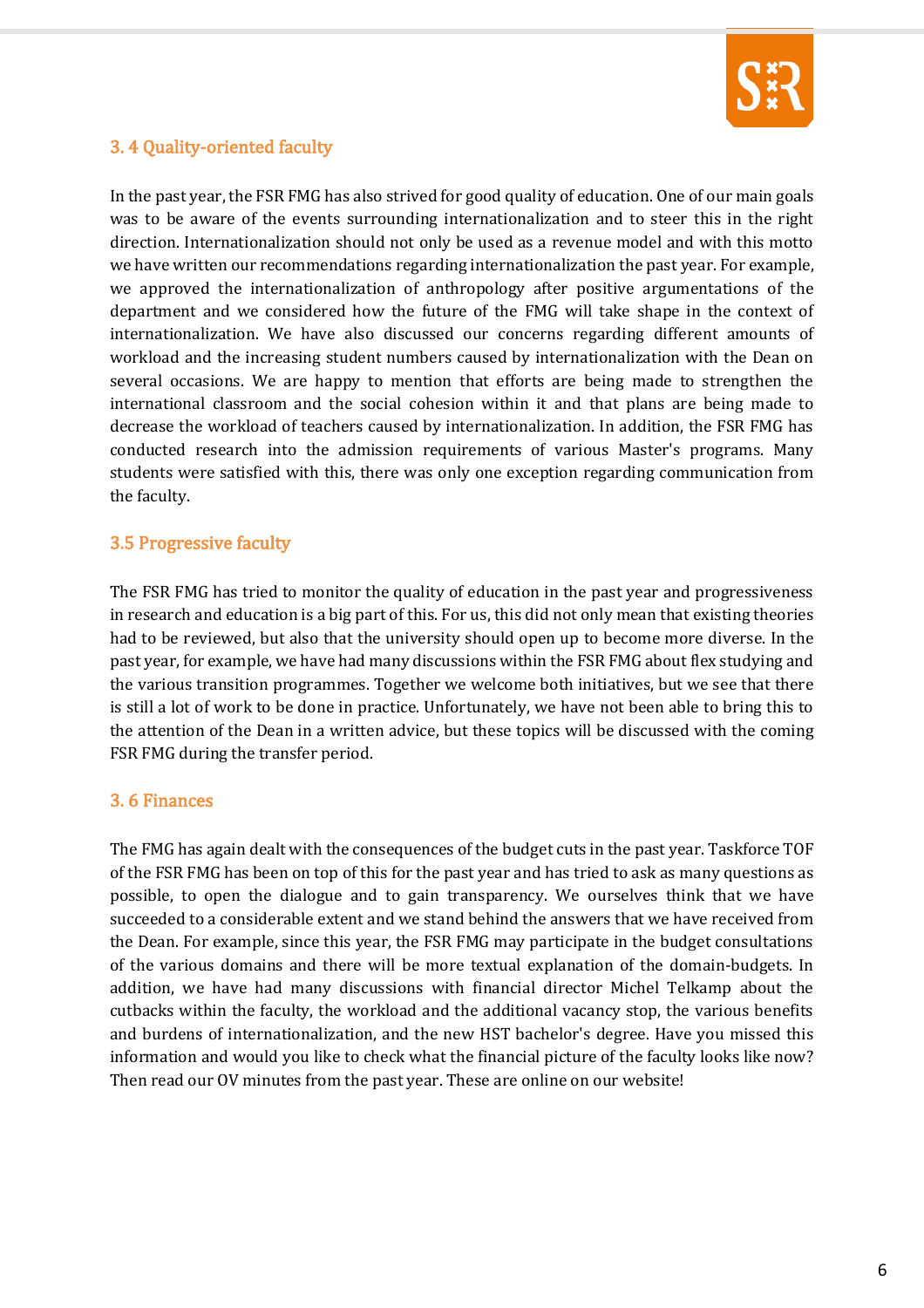

## 4. Unsolicited advices

#### 4.1 Study places

The UvA is working hard on creating more study places every year. During a normal study week, the amount of study places does not seem very problematic. The problem of insufficient study places occurs in particular during exam weeks. We advised the board of the faculty to create more study places during exam weeks by opening more tutorial rooms. Also, the communication about where to find a study place should be better. The UvA is working on a new app, named 'Spacefinder'. This app provides an overview of the available study places at the Roeterseiland Campus. You can already use it vi[a www.uva.nl/spacefinder.](http://www.uva.nl/spacefinder)

#### 4.2 Internationalization

In March, the FSR wrote an unsolicited advice on internationalization. In this advice, the FSR made four recommendations. Firstly, the FSR requested trainings for teachers about intercultural sensitivity and teaching in the international classroom. Secondly, the FSR requested that dual language Bachelors should make an evaluation report on their internationalization process. The FSR thought it was important that this evaluation report includes not only student performance numbers, but also observations on for example interaction in the classroom and the 'character' of the programme. Thirdly, the FSR advised to offer Dutch courses from one central point and possibly also within the curriculum of a programme. It is not always that clear for internationals where they can follow a Dutch course. Besides this, the FSR thought that stimulating international students to follow Dutch courses, could be of good influence on social cohesion. Finally, the FSR advised teachers to stimulate cooperation between international and Dutch students within courses.

#### 4.3 Student involvement

Our first advise of our year was getting out a survey regarding student involvement, to see if our ideas about why students aren't involved are the actual reasons why. We believe everyone has an idea what the main reasons are why students aren't as involved, however we wanted to know this for sure and use these results for more efficient ways to involve these students.

While this survey was approved, it took longer than expected to perfect our survey. This unfortunately means that we didn't roll out the survey this year, however, since the survey is ready now, the next council will be able to do the survey and use the results for their year.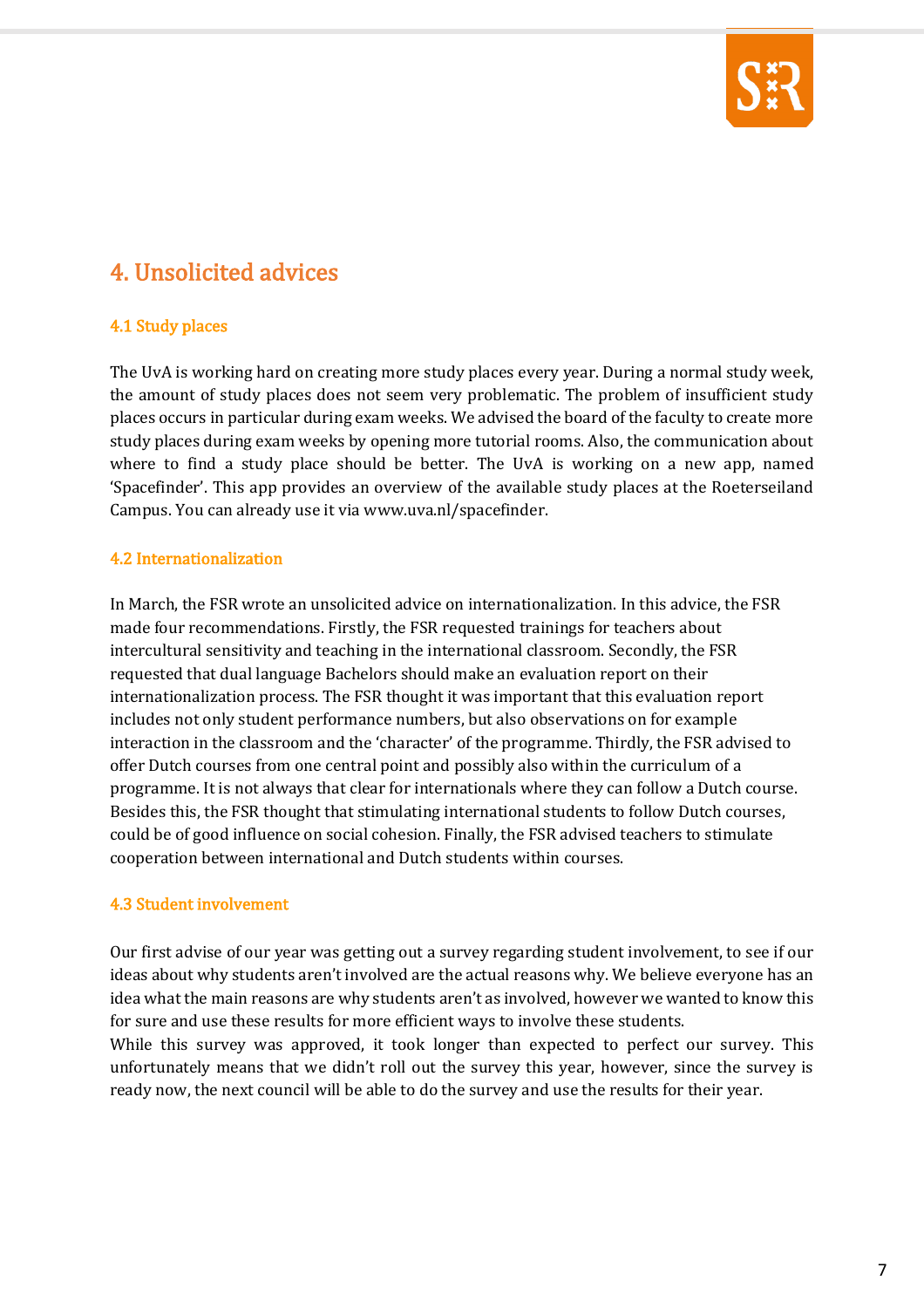

#### 4.4 Sustainability

We decided to tackle sustainability together with the CSR this year, since we found out the UvA didn't have a (sustainable) travel policy. Thus, we decided to write a letter to the CvB in order to make this happen. This letter included the idea other universities have already, which is having a green and orange travel list. The green list contains destinations that have the same travel hours per plane and per train, which makes it more sustainable to go there by train. The orange list contains cities that take a bit longer by train, but are still sustainable options.

#### 4.5 Diversity

This year, the FSR FMG focused on the topic of diversity by meeting regularly with the Faculty Diversity Officer (FDO) Marieke Brand. Furthermore, the FSR FMG attended several working groups that were initiated by the FDO. Also, we decided to address the topic diversity to the dean with a discussion paper. This paper focused on the position of the FDO. More concrete, we addressed the responsibilities of the FDO and potential support of the faculty to the FDO. In addition, concerns about diversity policy amongst bi-cultural Dutch students were also addressed. The dean replied that she will discuss the responsibilities and the role of the FDO later on this year with Marieke Brand. Furthermore, the dean promised that the FDO will receive additional support of the faculty if necessary, but this will not mean the dean will assign a student-assistant or whatsoever to the FDO. To conclude, the dean acknowledges the concerns of bi-cultural Dutch students. Therefore, the dean is willing to get in touch with these students in order to discuss their concerns.

#### 4.6 Mental Health

Mental health of students was an important topic this year. The FSR FMG is concerned about the increasing performance pressure and the consequences of this. Therefore we decided to write an unsolicited advice on mental health. The main goal was to improve the provision of information about mental health facilities students can make use of. The UvA offers a lot of services regarding mental health, but a lot of students are not aware of all these options. Therefore we asked the faculty to make these facilities more visible, by for example placing banners at the Brug, spreading (digital) flyers and creating an overview of all the mental health services the UvA offers, which study advisors can give to students.

#### 4.7 Faculty Regulations

The FSR FMG advised the dean on the contents of the faculty regulations, specifically the level of involvement of the FSR and programme committees with the appointment procedures for education-, research- and programme directors and for the heads of department. Next to this the FSR FMG advised on some minor articles, mostly of a linguistic nature. The faculty regulation is one of the most important documents within the FMG, it can been seen as some sort of constitution for the faculty. The faculty regulation also lists the rights of the FSR, that are not already mentioned in the law or the university regulations. The FSR FMG advised the dean to give the council, and in the case of programme directors also the programme committees, the right of advice. The council and the dean disagreed on this point and in the end it was decided that the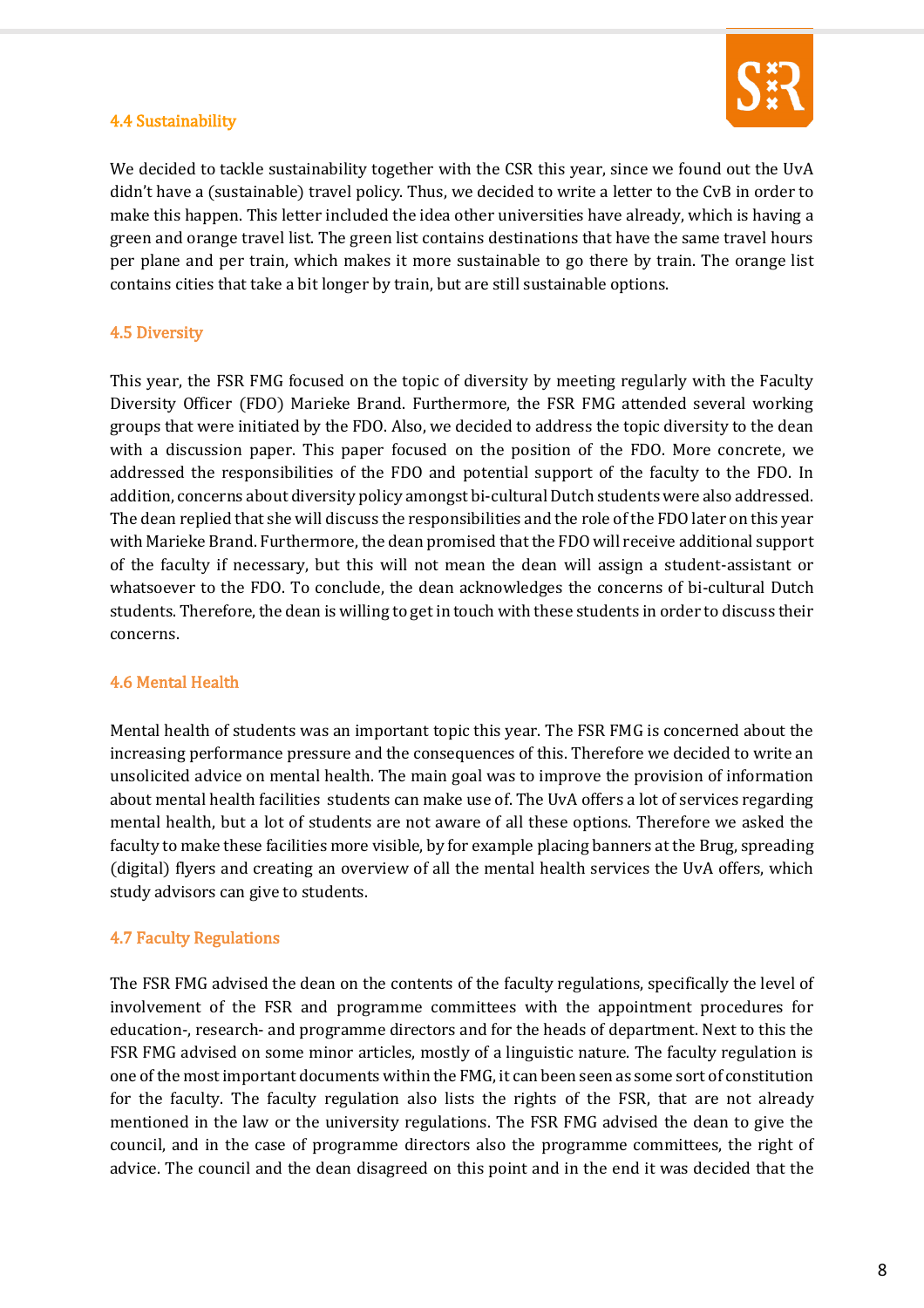

FSR would get the right of information concerning the appointment of heads of departments and that all the proposed minor changes will be implemented at the next redraft of the faculty regulations.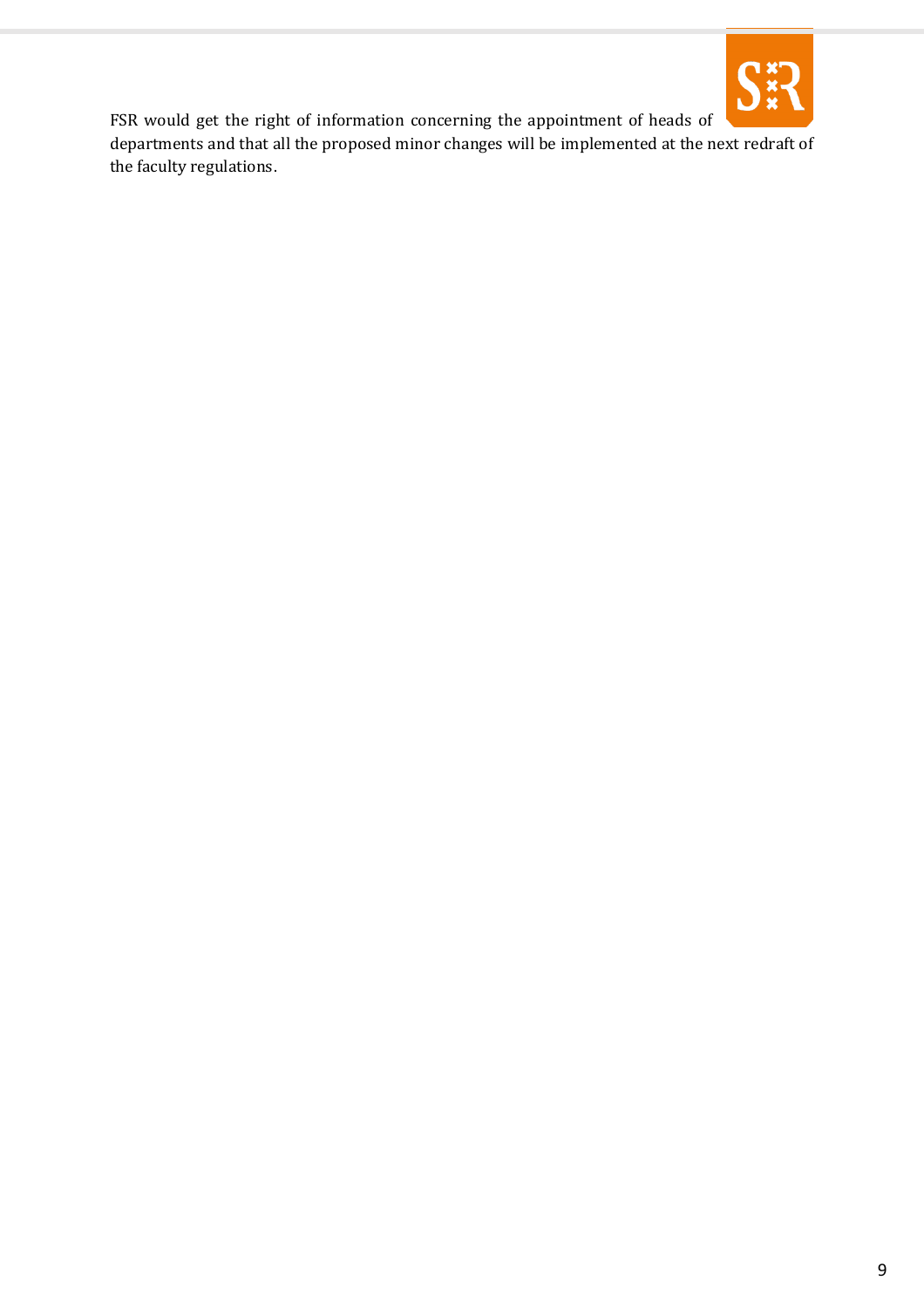

## 5. List of Correspondence

| In/out | Date       | <b>Type</b>                        | <b>Contents of correspondence</b>                       |
|--------|------------|------------------------------------|---------------------------------------------------------|
| out    | 14-09-2018 | unsolicited advise                 | The FSR advised the dean unsolicited about student      |
|        |            |                                    | engagement and proposed to hold out a survey.           |
| in     | 17-09-2018 | request for advise                 | The dean requested the FSR to advise on the faculty     |
|        |            |                                    | concept budget 2019.                                    |
| out    | 30-09-2018 | letter to the CSR                  | The FSR wrote jointly with the FSR FGw a letter to      |
|        |            |                                    | the CSR about the proposed decision to travel to 'the   |
|        |            |                                    | Minsk International Youth Forum ' and to reimburse      |
|        |            |                                    | the travel costs.                                       |
| in     | 03-10-2018 | request for advise                 | The dean requested the FSR to advise on the concept     |
|        |            |                                    | faculty Strategic Plan 2020 - 2026.                     |
| in     | 16-10-2018 | request for                        | The dean requested the FSR to give consent to the       |
|        |            | consent                            | proposed changes to the faculty regulations.            |
| in     | 18-10-2018 | request for                        | The dean requested the FSR to give consent to the       |
|        |            | consent                            | creation of the new Bachelor program Humans,            |
|        |            |                                    | Society and Technology.                                 |
| in     | 29-10-2018 | request for advise                 | The dean requested the FSR to advise on the             |
|        |            |                                    | execution of the quality agreements within the          |
|        |            |                                    | faculty.                                                |
| out    | 04-11-2018 | reaction for                       | The FSR and works councils advised in their joint       |
|        |            | request for advise                 | letter positively on the faculty draft budget 2019.     |
| out    | 08-11-2018 | reaction for                       | The FSR advised negatively on the concept faculty       |
|        |            | request for advise                 | Strategic Plan 2020 - 2026.                             |
| out    | 08-11-2018 | reaction for                       | The FSR advised positively about the proposed           |
|        |            | request for advise                 | execution of the quality agreements within the          |
|        |            |                                    | faculty.                                                |
| in     | 21-11-2018 | reaction from the<br><b>CSR</b>    | The Central Student Council responded to the letter     |
|        |            |                                    | from the FSR and from the FSR FGw about                 |
|        |            |                                    | participating in and reimbursing the travel costs for ' |
|        |            |                                    | the Minsk International Youth Forum '.                  |
| out    | 26-11-2018 | letter to the CSR                  | The FSR wrote a letter about his position on the        |
|        |            |                                    | proposed numerus fixus increase for the Bachelor        |
|        |            |                                    | program in Psychology to the Central Student            |
|        |            |                                    | Council.                                                |
| in     | 28-11-2018 | reaction from the<br>dean          | The dean responded to the positive advise of the FSR    |
|        |            |                                    | on the proposed execution of the quality agreements     |
|        |            |                                    | within the faculty.                                     |
| out    | 29-11-2018 | reaction for<br>request to consent | The FSR withheld its consent to the creation of the     |
|        |            |                                    | Bachelor program Humans, Society and Technology.        |
| in     | 29-11-2018 | reaction from the<br>dean          | The dean responded to the negative advise of the        |
|        |            |                                    | FSR on the concept faculty Strategic Plan 2020 -        |
|        |            |                                    | 2025.                                                   |
| out    | 31-01-2019 | letter to the dean                 | The FSR wrote a discussion paper to the dean on         |
|        |            |                                    | internationalization.                                   |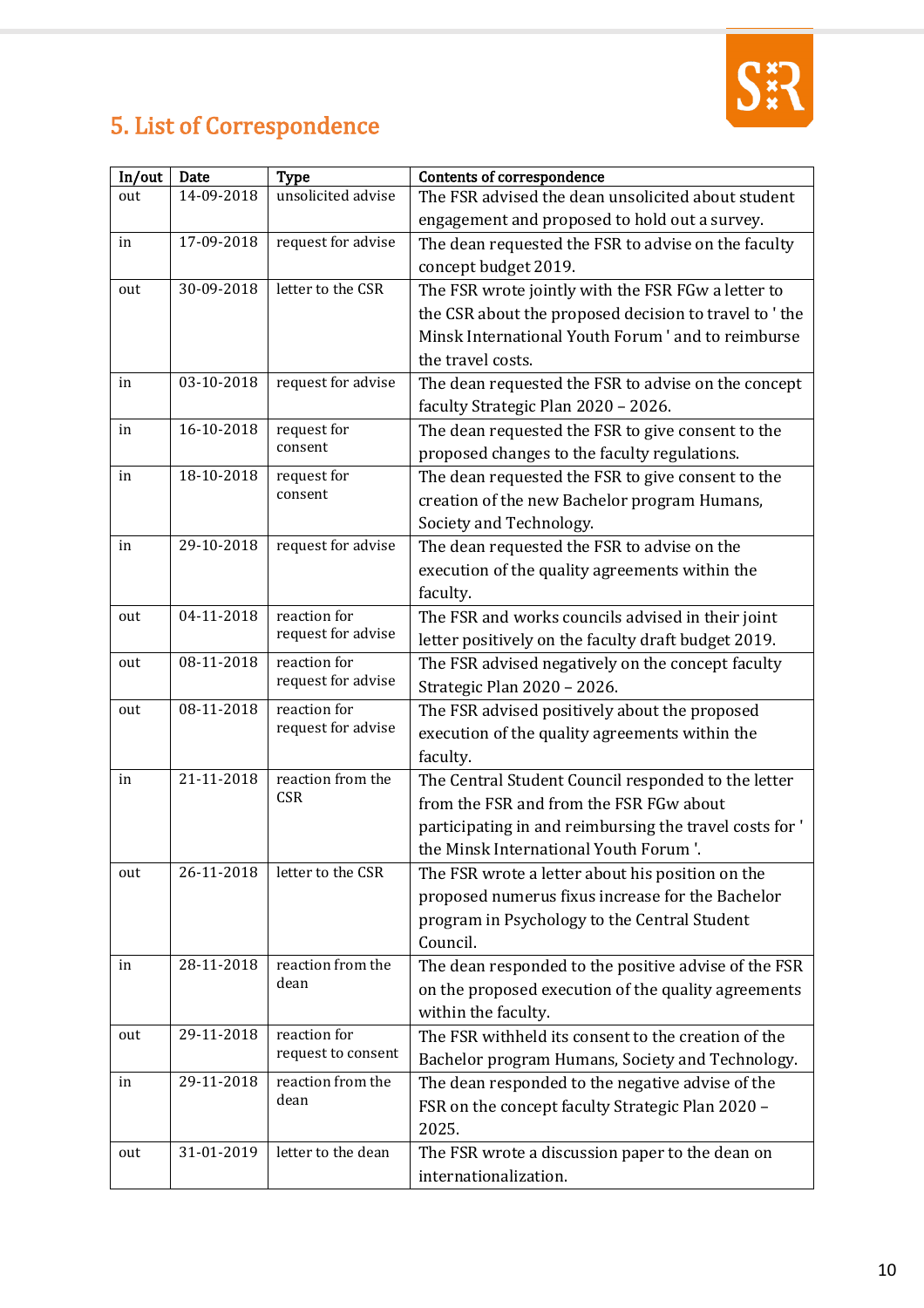

| In/out | Date             | <b>Type</b>                        | <b>Contents of correspondence</b>                                                                    |
|--------|------------------|------------------------------------|------------------------------------------------------------------------------------------------------|
| out    | 26-02-2019       | letter to the CSR                  | The FSR wrote a letter about his position on the                                                     |
|        |                  |                                    | binding study advice to the Central Student Council.                                                 |
| out    | 26-02-2019       | letter to the CSR                  | The FSR wrote a letter about his position on the                                                     |
|        |                  |                                    | honours program and the Honours Academy to the                                                       |
|        |                  |                                    | Central Student Council.                                                                             |
| in     | 28-02-2019       | reaction from the                  | The dean responded to the withholding of consent of                                                  |
|        |                  | dean                               | the FSR for the creation of the new Bachelor                                                         |
|        |                  |                                    | program Humans, Society and Technology.                                                              |
| out    | 06-03-2019       | letter to the dean                 | The FSR expressed his dissatisfaction with the                                                       |
|        |                  |                                    | procedure for the creation of The Bachelor program                                                   |
|        |                  |                                    | Humans, Society and Technology in a letter to the                                                    |
|        |                  |                                    | dean.                                                                                                |
| out    | 06-03-2019       | letter to the CvB                  | The FSR expressed his dissatisfaction with the                                                       |
|        |                  |                                    | procedure for the establishment of The Bachelor                                                      |
|        |                  |                                    | program Humans, Society and Technology in a letter                                                   |
|        |                  |                                    | to the Executive Board.                                                                              |
| out    | $10 - 03 - 2019$ | unsolicited advise                 | The FSR advised the dean unsolicited about the                                                       |
|        |                  |                                    | study places within the faculty.                                                                     |
| out    | 10-03-2019       | unsolicited advise                 | The FSR advised the dean unsolicited about the                                                       |
|        |                  |                                    | internationalization of the faculty.                                                                 |
| in     | 11-03-2019       | reaction from the                  | The dean responded to the letter of the FSR on the                                                   |
|        |                  | dean                               | procedure for the creation of The Bachelorprogram                                                    |
|        |                  |                                    | Humans, Society and Technology.                                                                      |
| out    | 11-03-2019       | reaction for<br>request for advise | The FSR advised positively on the concept Teaching                                                   |
|        |                  |                                    | and Examination Regulations for the academic year                                                    |
|        |                  |                                    | 2019 - 2020 for the domains of Child Development                                                     |
|        |                  |                                    | and Educational Sciences, Communication Science                                                      |
|        |                  |                                    | and Psychology.                                                                                      |
| out    | 13-03-2019       | reaction for<br>request for advise | The FSR advised positively on the concept Teaching                                                   |
|        |                  |                                    | and Examination Regulations for the academic year                                                    |
|        |                  |                                    | 2019 - 2020 for the domain of Social Sciences, with                                                  |
|        |                  |                                    | the exception of the negative advice for the OER of                                                  |
|        |                  |                                    | the Bachelor program Algemene Sociale                                                                |
| out    | 20-03-2019       | letter to the dean                 | Wetenschappen.                                                                                       |
|        |                  |                                    | The FSR wrote a letter to the dean concerning the<br>working-agreements and the faculty regulations. |
| in     | 05-04-2019       | request for advise                 | The Executive Board requested the FSR to advise on                                                   |
|        |                  |                                    | the proposed decision to appoint the dean of the                                                     |
|        |                  |                                    | FMG.                                                                                                 |
| out    | 08-04-2019       | reaction for                       | The FSR agreed to give consent to the Teaching and                                                   |
|        |                  | request to consent                 | Examination Regulations for all programs for the                                                     |
|        |                  |                                    | academic year 2019 - 2020.                                                                           |
| out    | 09-04-2019       | reaction for                       | The FSR advised the Executive Board on the                                                           |
|        |                  | request for advise                 | proposed decision to appoint the dean of the FMG.                                                    |
|        |                  |                                    |                                                                                                      |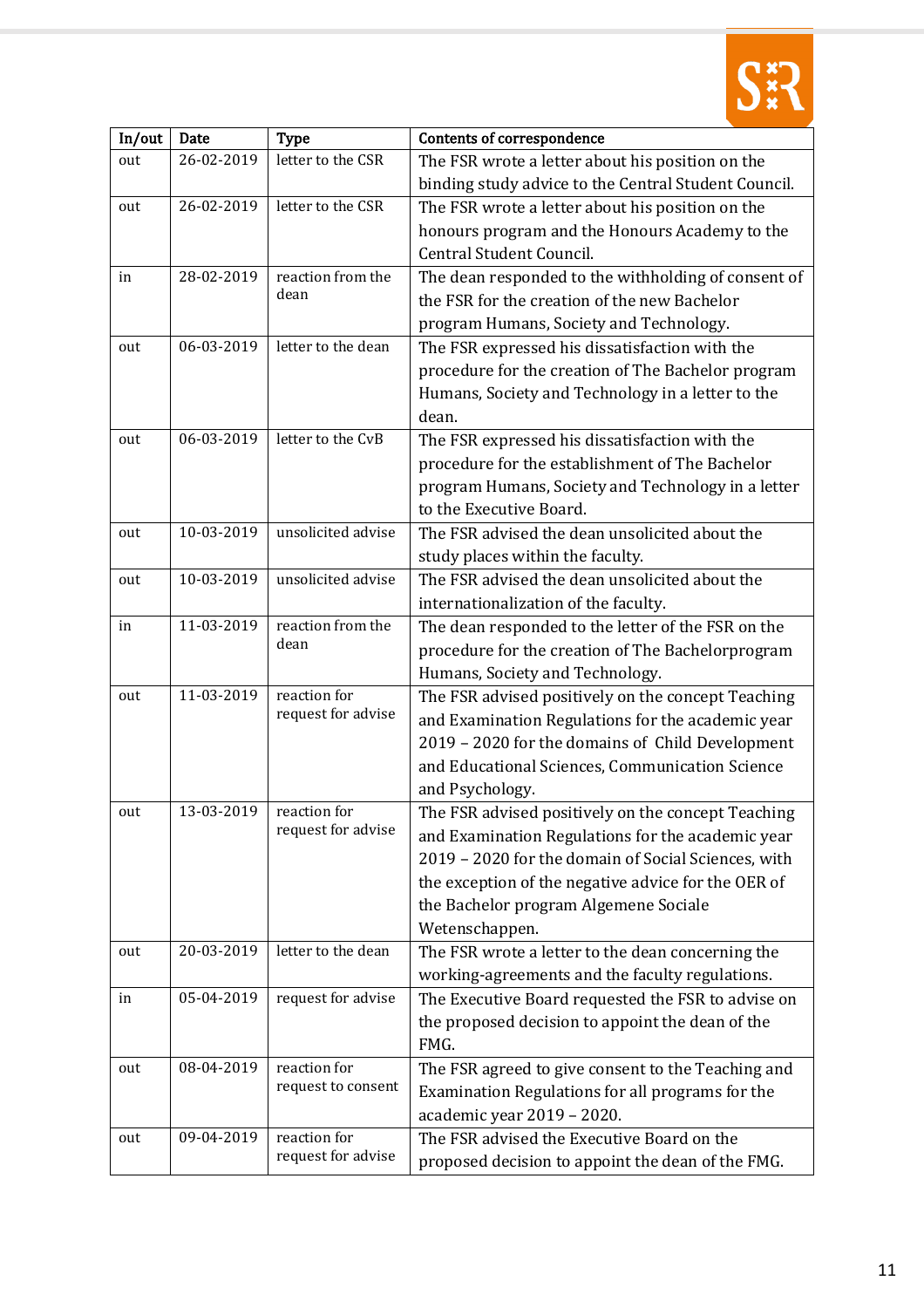

| In/out | Date       | <b>Type</b>        | <b>Content of Correspondence</b>                     |
|--------|------------|--------------------|------------------------------------------------------|
| in     | 13-04-2019 | reaction from the  | The dean responded to the unsolicited advice of the  |
|        |            | dean               | FSR concerning the study places within the faculty.  |
|        |            |                    |                                                      |
| in     | 23-04-2019 | reaction from the  | The dean responded to the unsolicited advice of the  |
|        |            | dean               | FSR on the internationalization of the faculty.      |
| in     | 24-04-2019 | request for        | The dean requested the FSR to agree to the proposed  |
|        |            | consent            | method of composition of the program committees      |
|        |            |                    | within the faculty.                                  |
| in     | 24-04-2019 | request for        | The dean requested the FSR to give consent to the    |
|        |            | consent            | language change/internationalization of the          |
|        |            |                    | Bachelor program in Anthropology.                    |
| out    | 24-04-2019 | unsolicited advise | The FSR advised the dean unsolicited on the subject  |
|        |            |                    | of mental health within the faculty.                 |
| out    | 25-04-2019 | letter to the CvB  | The FSR wrote together with the CSR a letter to the  |
|        |            |                    | Executive Board advising on the introduction of a    |
|        |            |                    | sustainable travel policy UvA-wide                   |
| out    | 26-04-2019 | letter to the dean | The FSR wrote a letter to the dean on bilingual      |
|        |            |                    | 'medezeggenschap' in the academic year 2019-2020     |
| in     | 09-05-2019 | reaction from the  | The dean responded to the letter of consent from the |
|        |            | dean               | FSR for the setting the Teaching and Examination     |
|        |            |                    | Regulations for all the programs for 2019 - 2020     |
| in     | 15-05-2019 | reaction form the  | The dean responded to the unsolicited advice on      |
|        |            | dean               | mental health within the faculty                     |
| in     | 03-06-2019 | request for advise | The dean requested the FSR to advise on the          |
|        |            |                    | faculty's financial framework 2020.                  |
| out    | 05-06-2019 | reaction for       | The FSR withheld its consent to change the           |
|        |            | request to consent | language/internationalization of the Bachelor        |
|        |            |                    | program of Anthropology.                             |
| in     | 11-06-2019 | reaction from the  | The dean responded to the FSR withholding its        |
|        |            | dean               | consent for the language                             |
|        |            |                    | change/internationalization of the Bachelor          |
|        |            |                    | program Anthropology and rrequested the FSR to       |
|        |            |                    | revise their decision                                |
| out    | 12-06-2019 | unsolicited advise | The FSR advised the dean unsolicited about the       |
|        |            |                    | faculty regulations and the method of appointment    |
|        |            |                    | of directors within the faculty.                     |
| out    | 03-07-2019 | reaction for       | The FSR decided to revise its decision and gave its  |
|        |            | request to consent | consent to the language change/internationalization  |
|        |            |                    | of the Bachelor program of Anthropology.             |
| out    | 09-07-2019 | letter to the dean | The FSR wrote a discussion paper to the dean on the  |
|        |            |                    | subject of diversity and the diversity officer.      |
| out    | 15-07-2019 | reaction to        | The FSR and works council jointly advised positively |
|        |            | request for advise | on the faculty's draft financial framework 2020.     |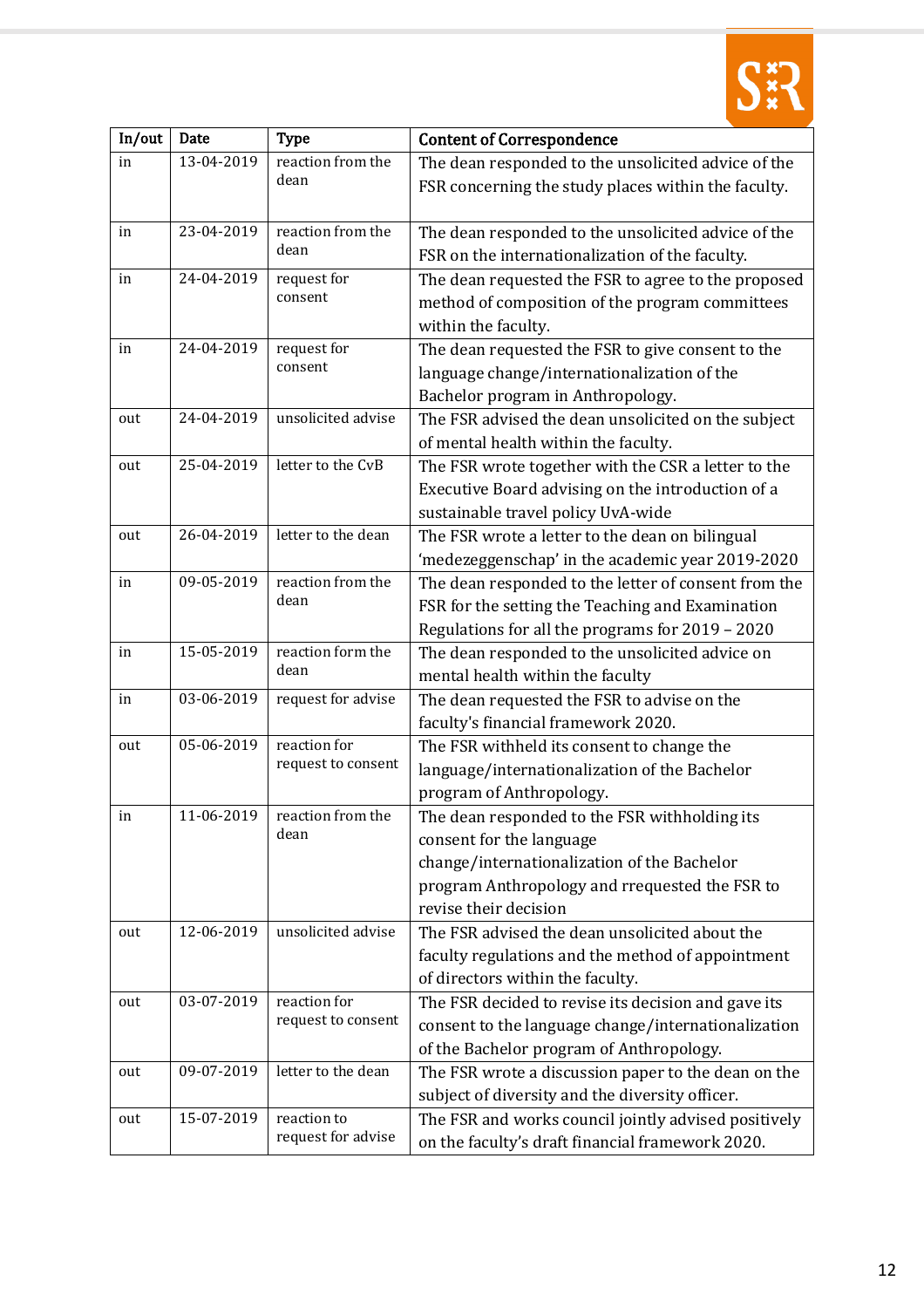

## 6. Possible abbreviations

## A

| AS              | Official Secretary                            |
|-----------------|-----------------------------------------------|
| ASVA            | <b>General Student Associations Amsterdam</b> |
| ASW             | Bachelor of Interdisciplinary Social Sciences |
| AV              | <b>Audio Visual Services</b>                  |
| AV <sub>0</sub> | Departmental Director Meeting                 |
| A7.             | Academic Affairs (department at UvA)          |

### B

| <b>Basic Qualification Education</b>              |
|---------------------------------------------------|
| Image-forming, Judgement-forming, Decision-making |
| Board of Studies (meeting on domain level)        |
| <b>Binding Study Advice</b>                       |
| <b>Board Social Sciences</b>                      |
|                                                   |

## C

| CA             | <b>Bachelor of Cultural Anthropology</b> |
|----------------|------------------------------------------|
| <b>COBEX</b>   | Board of Appeal for Examinations         |
| <b>CSR</b>     | <b>Central Student Council</b>           |
| <b>CSW</b>     | <b>College Social Sciences</b>           |
| CV <sub></sub> | <b>Committee Meeting</b>                 |
| CvB            | Executive Board (from the entire UvA)    |
| C <sub>W</sub> | <b>Bachelor of Communication Science</b> |

### D

| DB         | Daily Board                                                      |
|------------|------------------------------------------------------------------|
| <b>DSS</b> | Day of Students' Say (weekly consultation hour FSR at the Brug)  |
| DvdA       | Day of Representatives (Meeting with OC's, BoS-students and FSR) |

#### F

| Faculty Association of the FMG (meeting with all the Student Associations) |
|----------------------------------------------------------------------------|
|                                                                            |

### G

| GPIO | Bachelor of Geography, Urban Planning and International Development Studies |  |
|------|-----------------------------------------------------------------------------|--|
|      |                                                                             |  |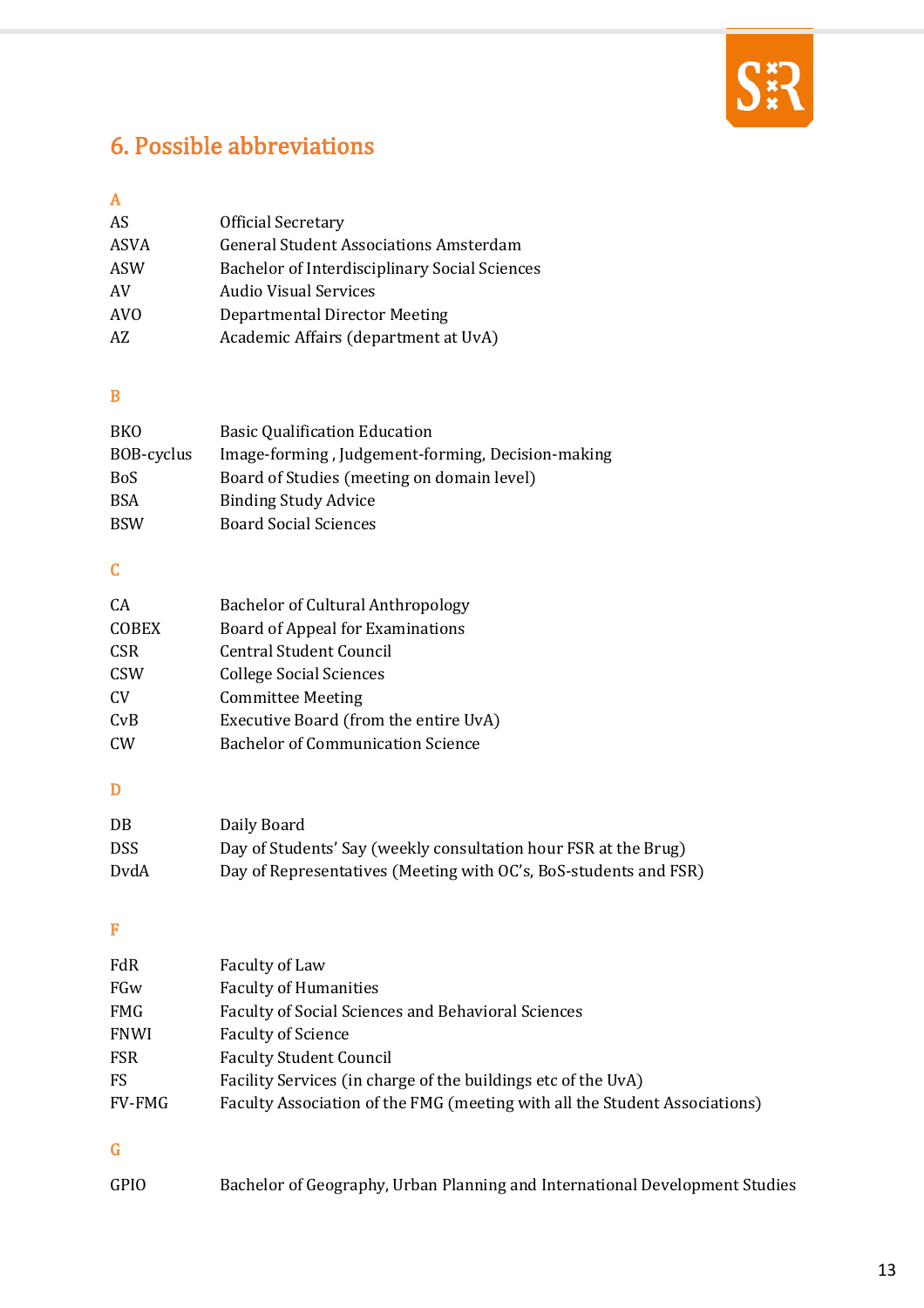

| GSSS                                                                                                                   | <b>Graduate School of Social Sciences</b>                                                                                                                                                                                                                                                        |
|------------------------------------------------------------------------------------------------------------------------|--------------------------------------------------------------------------------------------------------------------------------------------------------------------------------------------------------------------------------------------------------------------------------------------------|
| I<br><b>ICTS</b><br><b>IDS</b><br>IL <sub>0</sub>                                                                      | <b>ICT Support</b><br>International Development Studies (Department)<br><b>Interfaculty Teacher Training</b>                                                                                                                                                                                     |
| L<br><b>LSVB</b><br>LOF                                                                                                | <b>National Student Union</b><br><b>National Consultation Fractions</b>                                                                                                                                                                                                                          |
| M<br>M-OER                                                                                                             | Model Teaching and Examination Regulation                                                                                                                                                                                                                                                        |
| N<br><b>NSE</b>                                                                                                        | <b>National Student Survey</b>                                                                                                                                                                                                                                                                   |
| 0<br>0&0<br><b>OBP</b><br><sub>0</sub> C<br>OD <sub>0</sub><br><b>OER</b><br>0 <sub>R</sub><br>0V<br><b>OWI</b><br>0ZI | <b>Education &amp; Research</b><br><b>Supporting Management Staff</b><br><b>Education Committee</b><br><b>Education Directors Meeting</b><br>Teaching and Examination Regulation<br>Joint consultative committee<br><b>Discussion Meeting</b><br><b>Education Director</b><br>Research Institute |
| P<br>PDCA-cycle<br>P&M<br><b>PNID</b><br>POL<br>POWL<br><b>PSY</b><br>PV                                               | Plan, Do, Check, Act-cycle<br><b>Promotion &amp; Media</b><br>Staff not Employed<br><b>Bachelor of Political Science</b><br>Department of Pedagogy, Educational Sciences and Teacher Training<br>Department of Psychology<br><b>Plenary Meeting</b>                                              |
| R<br><b>REC</b>                                                                                                        | Roeterseilandcomplex                                                                                                                                                                                                                                                                             |
| S<br>SGPL<br><b>SOC</b><br><b>SR</b><br>SV                                                                             | Bachelor of Human Geography and Urban Planning<br><b>Bachelor Sociology</b><br><b>Student Council</b><br><b>Study Association</b>                                                                                                                                                                |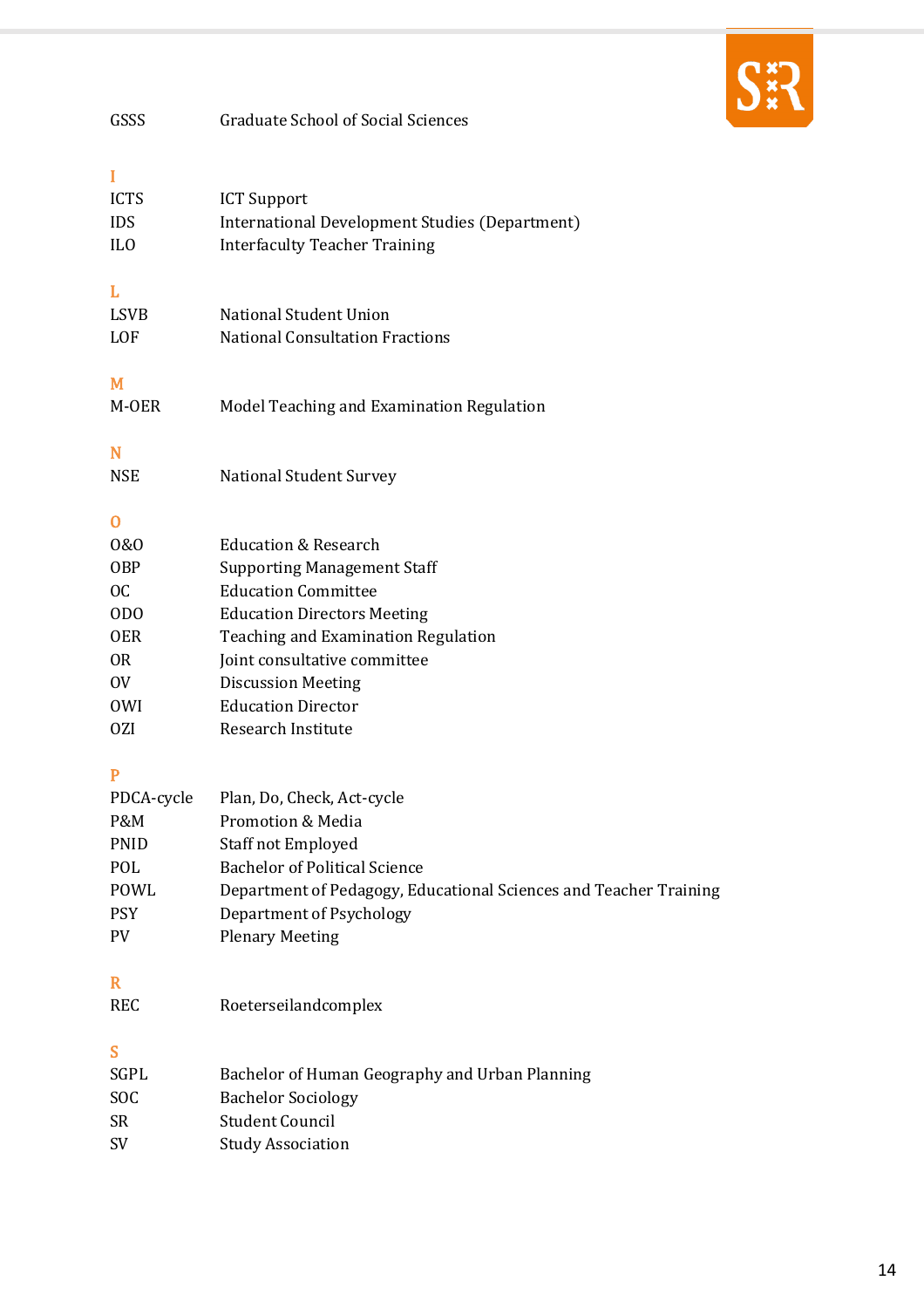

| -H          |                                         |
|-------------|-----------------------------------------|
| <b>UPvA</b> | University Pabo of Amsterdam            |
| UvA-data    | Data system in which all data is stored |
| UvA-Q       | Digital evaluation system for courses   |

#### W

| <b>WHW</b> | Law regarding the Higher Education and Scientific Education |
|------------|-------------------------------------------------------------|
| <b>WKV</b> | Law regarding the Quality in Diversity                      |
| <b>WP</b>  | Scientific Personnel                                        |
| <b>WVB</b> | Law regarding the Strengthening of Administrative Power     |
|            |                                                             |

#### V

| <b>VSNU</b> | Association of Collaborating Dutch Universities |
|-------------|-------------------------------------------------|
| VZO         | Chairman's meeting                              |